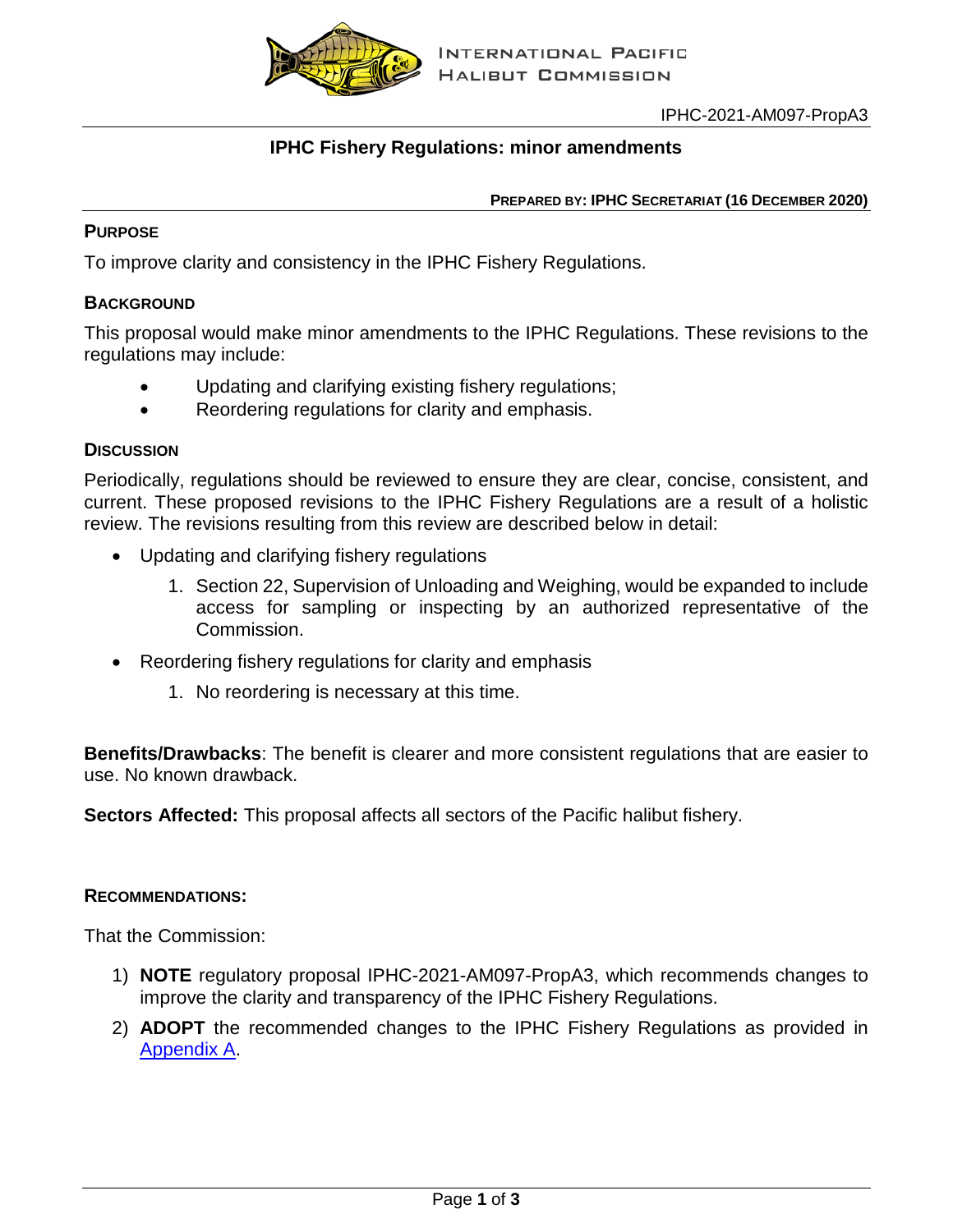# **ADDITIONAL DOCUMENTATION / REFERENCES**

None

# **APPENDICES:**

**[APPENDIX A:](#page-2-0)** Suggest IPHC Fishery Regulation language